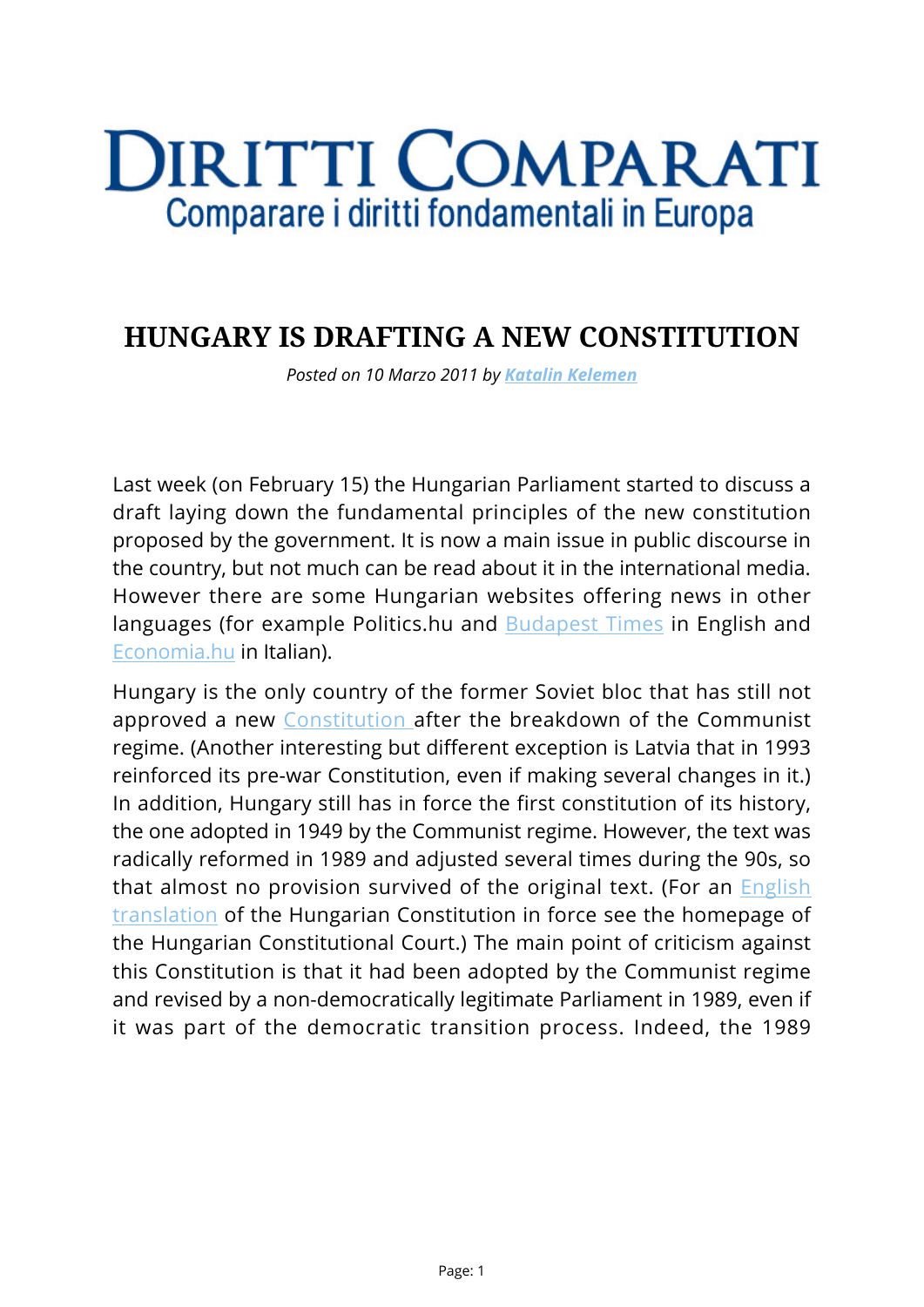amendments were the result of a negotiation among the members of the Round Table Talks formed by the Communists and the emerging non-Communist political forces, and approved by the non-freely elected Parliament on October 23, the anniversary of the 1956 Revolution.

The new preamble adopted in 1989 states that the Constitution is established "until the adoption of the new Constitution". There has been a political consensus about the fact that a new Constitution should be drafted, and during the last two decades there have been several attempts to do it, but none of the proposals has been approved due to the lack of the required qualified majority in Parliament. Even if each Hungarian government of the last two decades aimed to draft a new Constitution, the process came to a halt at an early stage every time (the only attempt that reached the stage of a [proposal i](http://www.parlament.hu/iromany/fulltext/03358txt.htm)n Parliament was in 1996). A turning point was reached only last year, when at the [elections](http://www.nsd.uib.no/european_election_database/country/hungary/) in April the centre-right coalition obtained a two-thirds majority, and the new government has been given the possibility to amend the Constitution and/or to adopt a new Constitution. The government has made use of this opportunity, and several constitutional amendments have been passed. At the same time the government started to work on a new constitutional text.

The proposed concept is a highly debated issue at the moment, even if the opposition parties are refusing to take part in the parliamentary discussion if the new Constitution will be passed by a two-thirds majority that in practice does not need their supporting votes. Both MSZP (the Hungarian Socialist Party) and [LMP](http://english.lehetmas.hu/news/428/three-demands-before-creating-a-new-constitution/) (a liberal party called "Politics Can Be Different") are pressing for increasing the two-thirds majority requirement to four-fifths. At the same time the debate is quite lively outside the Parliament – in the print and electronic media and in blogs -, and plenty of ideas and proposals have appeared in scholarly debates. Some academic conferences have been organised about the new Constitution and their papers are being published both on the [internet](http://www.plwp.jak.ppke.hu/hu/component/content/?view=featured) and in law reviews. Some legal scholars and groups of reseachers prepared their own drafts (see for example a detailed [proposal by András Jakab,](http://www.jak.ppke.hu/tanszek/alkotm/letolt/alkt.pdf) a professor at the Catholic